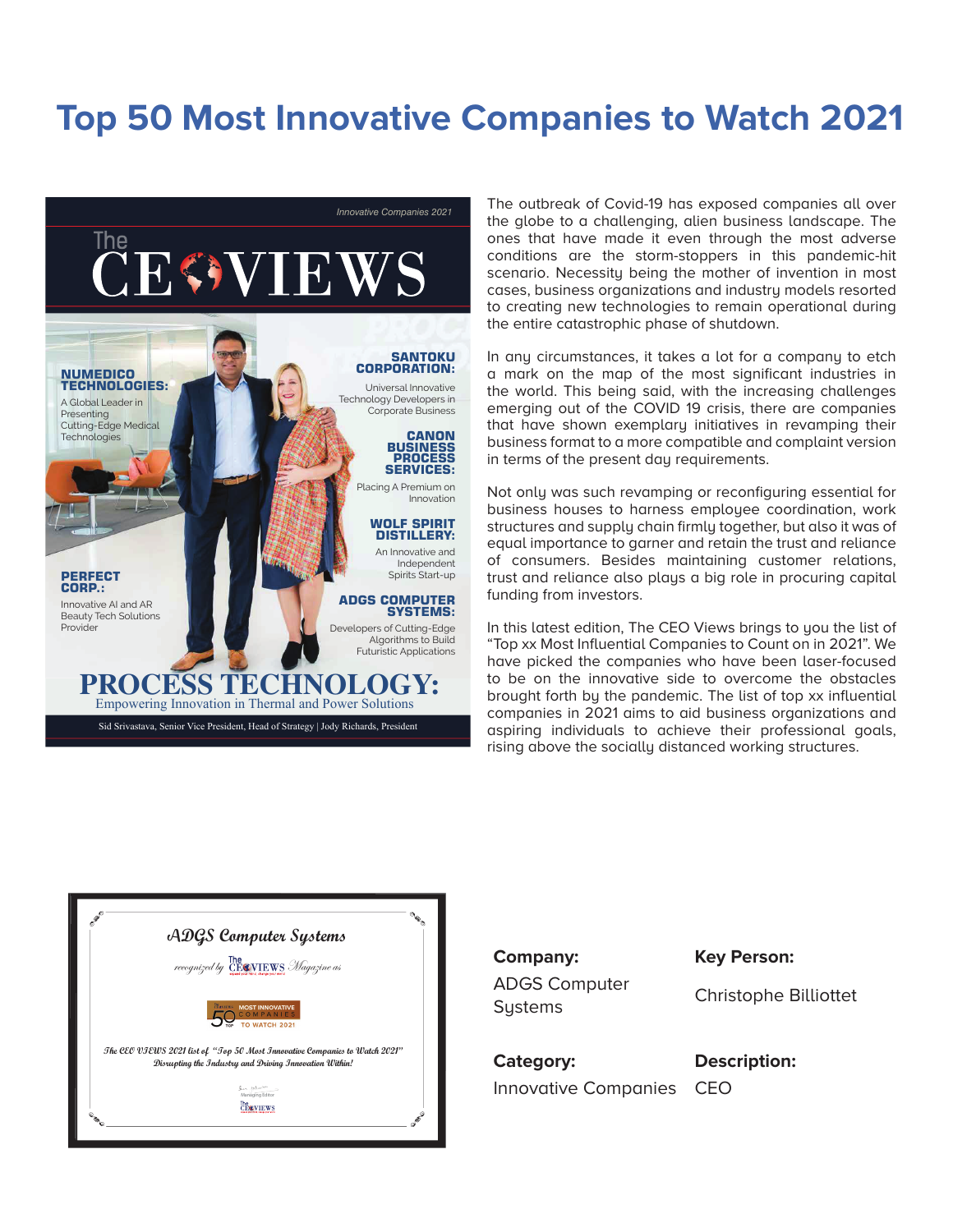## **ADGS Computer Systems:**

**Developers of Cutting-Edge Algorithms to Build Futuristic Applications**



DGS is the very first Deep Technology startup of Qatar, established in 2015 by a Qatari businessman, a French entrepreneur, and a small team of brilliant international scientists : engineers, a mathematician, a biologist, a

phlebologist and surgeon, they all are deeply involved in fundamental research but also in philosophy. The idea behind ADGS is to conduct R&D and create cutting edge algorithms to build futuristic applications, but not just any algorithms:

 $\rightarrow$  They had to be ethical and for the benefit of all.

 They had to be related to humans, making computers understand complex human behavior like linguistic or social.

ADGS faces unique challenges: incredulity, frequent

misunderstanding and confusion with digital tech like e-commerce, social platforms, or service helpers apps. Of course digital tech is great but it is not the technology that is going to help us solve the really pressing problems of our time, like feeding billions across the globe or undo the tremendous amount of environmental damage we have done or help us face the tremendous amount of healthcare issues we are facing now.

Deep Technology encompasses fundamental sciences like biotechnology, Artificial Intelligence, Agent-Based Modeling, where digital tech is just a quick fix. It is with this idea in mind that ADGS was founded : Deep Technology companies like ADGS have a strong research base. They create value by developing new solutions. They are advancing the technological frontier.



66

**WE LOVE TO SIT WITH A CUSTOMER WITH IDENTIFIED OR UNIDENTIFIED PROBLEMS AND HELP TO SOLVE THEM. THE MORE COMPLEX THE PROBLEM, THE MORE INTEREST-ING IT IS TO US**